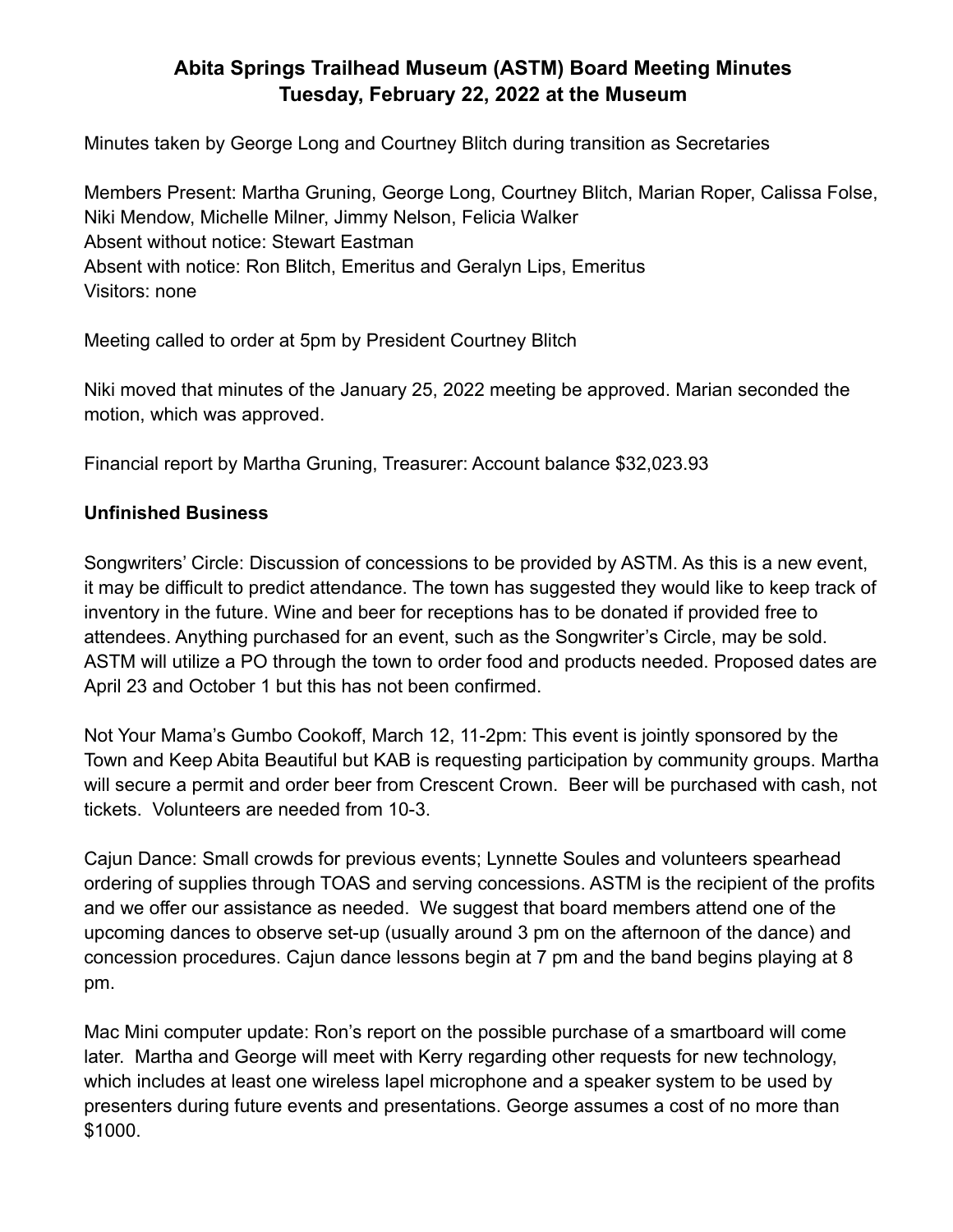En Plein Air, April 29-May 1: George reports there are 23 participating artists; need better social media by us and the individual artists; CLECO sponsorship of \$1500 received. The sponsorship has been acknowledged on our website and on Facebook. The opening night reception is a lovely event and many community members volunteer to help. There will be a reception on the opening night and donations of appetizers, desserts, wine and beer will be encouraged.

Ethics certificates: Courtney reminded everyone to complete the online ethics training course (utilizing the Board member tab) and to deliver their certificate to her ASAP.

## **New Business**

Election of officers: Nominations are George Long, President; Martha Gruning, V-P, Courtney Blitch, Secretary; and Niki Mendow, Treasurer with no opposition, passed unanimously. President George Long ran the meeting from this point forward. He expressed his gratitude to Courtney for her three years of service as president and all outgoing officers for their service. Courtney encourages board members to shadow officers throughout the year to have a better understanding of their responsibilities with the ultimate goal of transitioning into one of the officer positions.

Discussion of board members' museum interests: George encouraged members to communicate their goals as museum board members. Niki would like to promote the museum and the community. Jimmy is a long time resident of Abita Springs and is interested in preserving the stories of our community. Michelle would like to connect with the community and accentuate the positive aspects of the town. Calissa's dream career was to work in a museum as she enjoys the library experience. She is interested in the preservation of history and archives. Felicia supports the museum's mission and is interested in bringing children's activities, including art and music, to future events. Martha enjoys meeting new people and the opportunity to contribute to the community and has been involved since 2013. George has come from a family involved in many aspects of community service. He would like to encourage art and music experiences supporting creativity and future cultural opportunities. Marian appreciates meeting new people and believes in the museum's mission as it reflects the community's history. Courtney is interested in event planning and receptions which bring the community together. She is grateful to have the time to volunteer at this point in her life, sharing ideas and dreams to support the museum's mission.

The Archaeology of Abita Springs and the Florida Parishes: Frances Broussard's presentation was well-received and enjoyed by a full house. It was challenging to hear and observe artifacts, which were utilized to support his discussion. Courtney suggested that Frances allow photographs of his artifacts be taken in advance and presented on a screen. The reception was enjoyed by attendees. Discussion continued about ways to improve future presentations. Frances was pleased with the event.

George motioned, Martha seconded, to pay a \$100 honorarium to Frances. Motion passed unanimously.